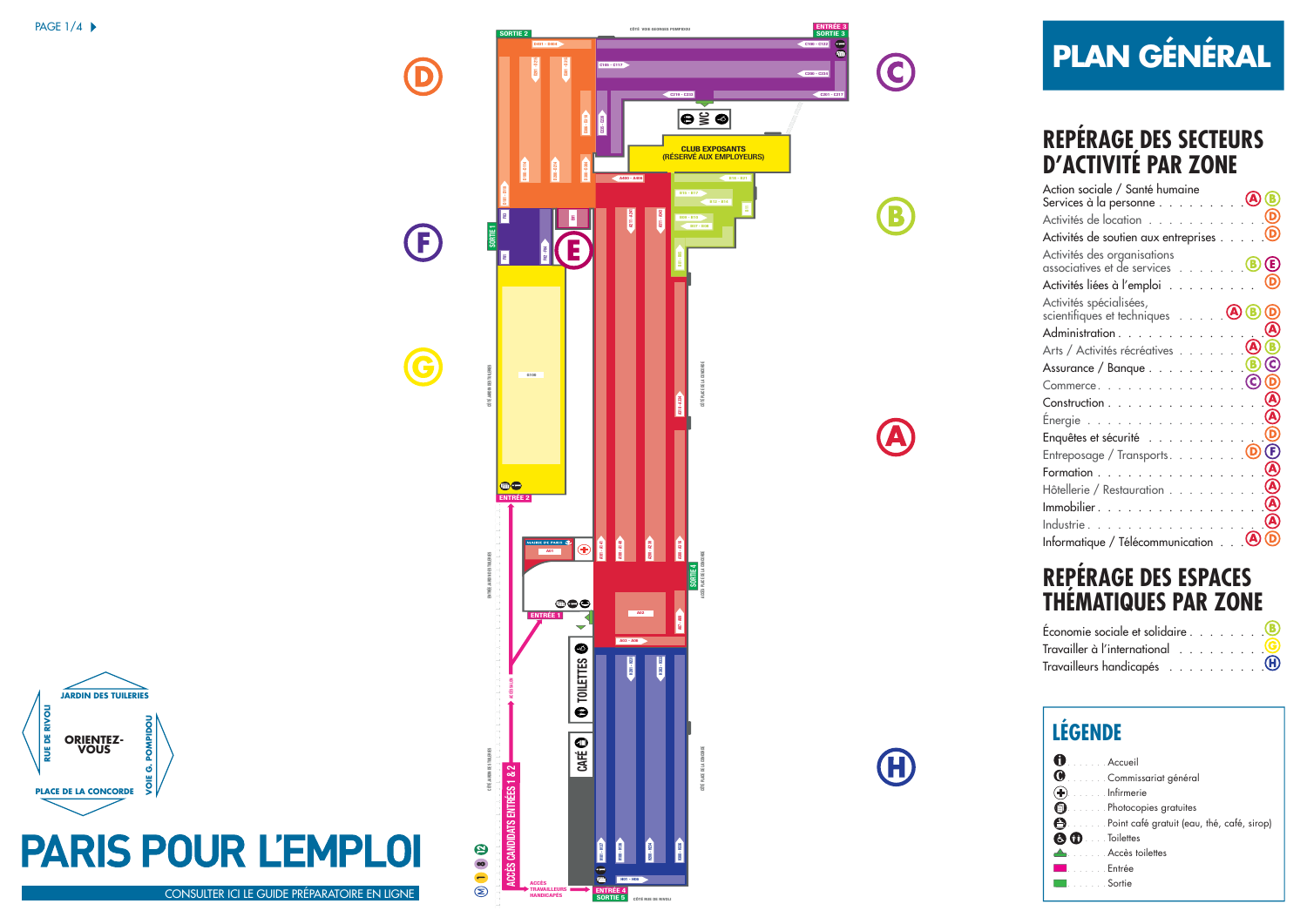**JARDIN DES TUILERIES**

**ORIENTEZ-VOUS**

**PLACE DE LA CONCORDE**

**RUE DE RIVOLI**

**RUE DE RIVOI** 

**VOIE G. POMPIDOU**

**POMPIDO** ග් š

<span id="page-1-0"></span>

[CONSULTER ICI LE GUIDE PRÉPARATOIRE EN LIGNE](http://carrefoursemploi.org/telechargement/guidePreparatoireparis2013.pdf)

**PARIS POUR L'EMPLOI**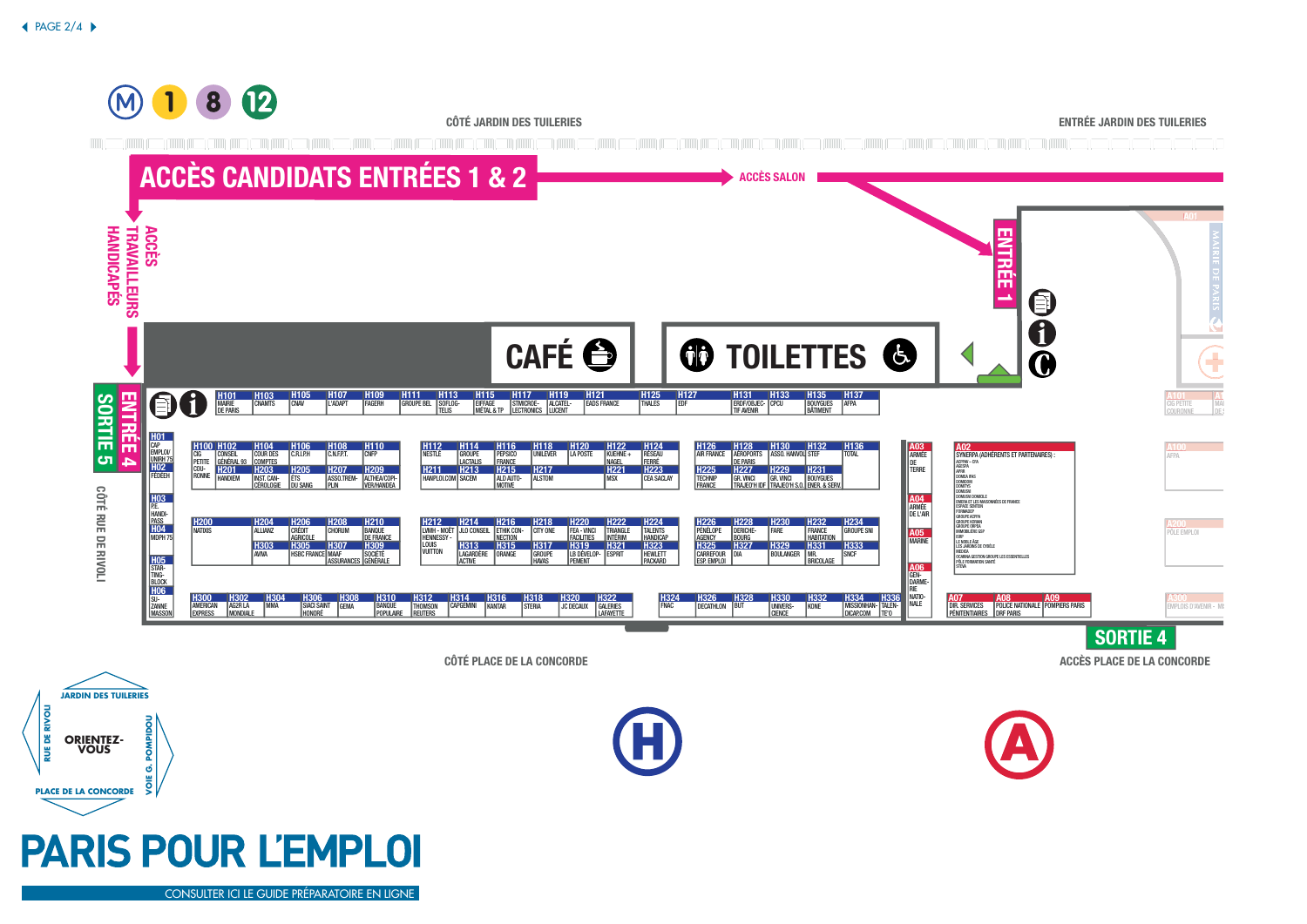

[CONSULTER ICI LE GUIDE PRÉPARATOIRE EN LIGNE](http://carrefoursemploi.org/telechargement/guidePreparatoireparis2013.pdf)

 $\triangle$  [P](#page-1-0)AGE 3/4